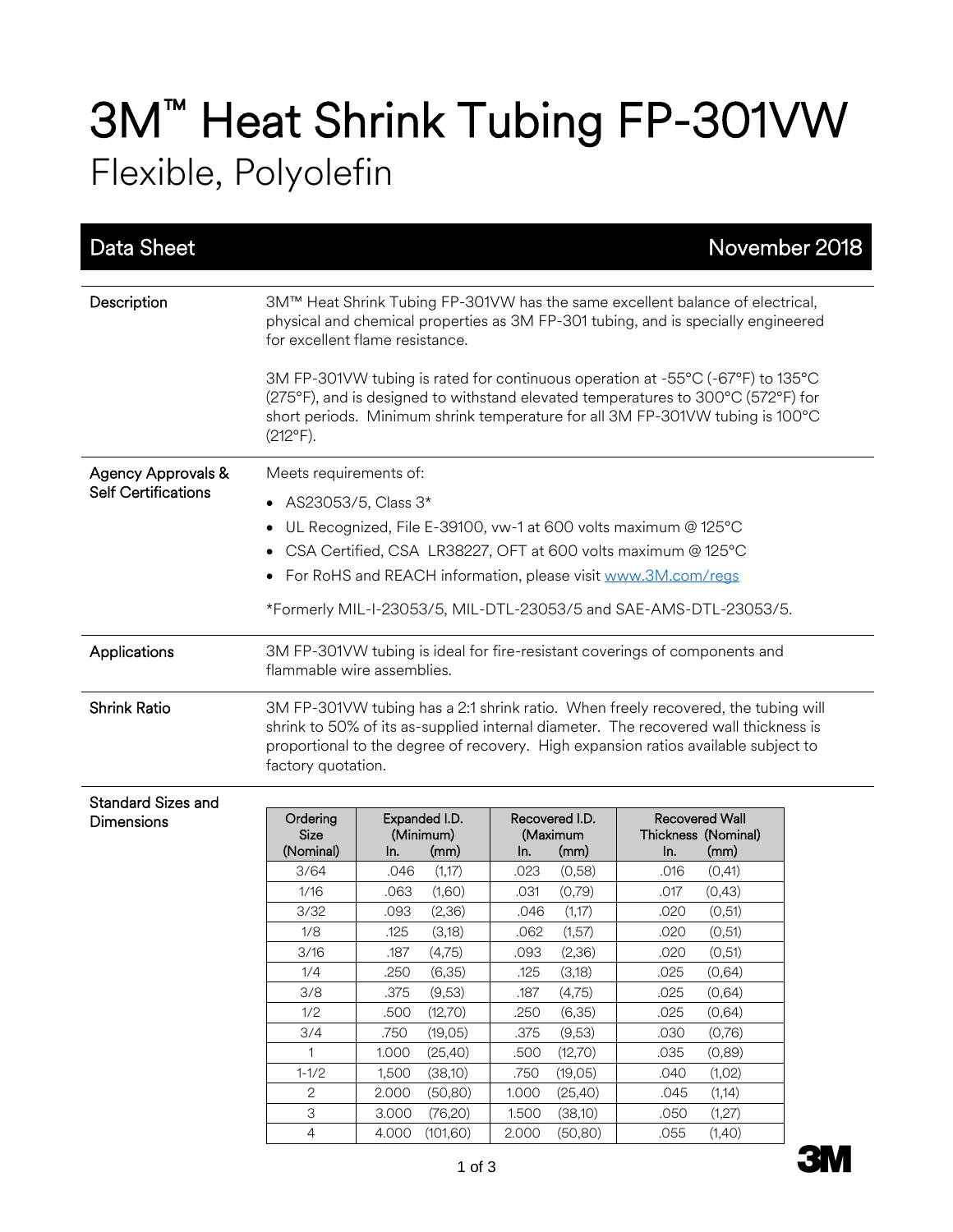## 3M™ Heat Shrink Tubing FP-301VW

## Typical Properties

Not for specifications. Values are typical, not to be considered minimum or maximum. Properties measured at room temperature 73°F (23°C) unless otherwise stated.

| <b>Physical Property</b>                                | <b>Typical Value</b><br>US units (metric)          |
|---------------------------------------------------------|----------------------------------------------------|
| <b>Tensile Strength</b>                                 | 2400 psi                                           |
| <b>Ultimate Elongation</b>                              | 400%                                               |
| Longitudinal Change                                     | $±1 - 10%$                                         |
| Secant Modulus (2%)                                     | 13,000 psi                                         |
| <b>Specific Gravity</b>                                 | 1.5                                                |
| <b>Heat Aging</b> (168 hrs. $@175°$ C)                  | Elongation 175%                                    |
| Heat shock $(4 \text{ hrs.} \ @ 250^{\circ} \text{ C})$ | No dripping, cracking,<br>passes mandrel wrap test |
| Low Temperature Flexibility<br>(4 hrs @ -55° C)         | No cracking                                        |
| Scant Modules (2%)                                      | 13,000 psi                                         |
| Flammability<br>Self-extinguish, Meets UL 224 VW-1 Test | Pass                                               |

| Electrical Property (Test Method) | <b>Typical Value</b> |  |
|-----------------------------------|----------------------|--|
| Dielectric Strength               | 900 V/mil            |  |
| <b>Volume Resistivity</b>         | $10^{15}$ ohm/cm     |  |

| Chemical Property (Test Method)                               | <b>Typical Value</b> |
|---------------------------------------------------------------|----------------------|
| <b>Corrosion Effect</b>                                       | Non-corrosive        |
| <b>Fungus Resistance</b>                                      | Non-nutrient         |
| <b>Water Absorption</b>                                       | 0.2%                 |
| Solvent Resistance<br>Tensile Strength<br>Dielectric Strength | 1000 PSI<br>400V/mil |

## Standard Colors Black

Also available in Blue, Green, Red, White and Yellow. Price, MOQ and Lead Time will vary for these colors. Please contact Local Sales Representative or Customer Service Representative for more information.